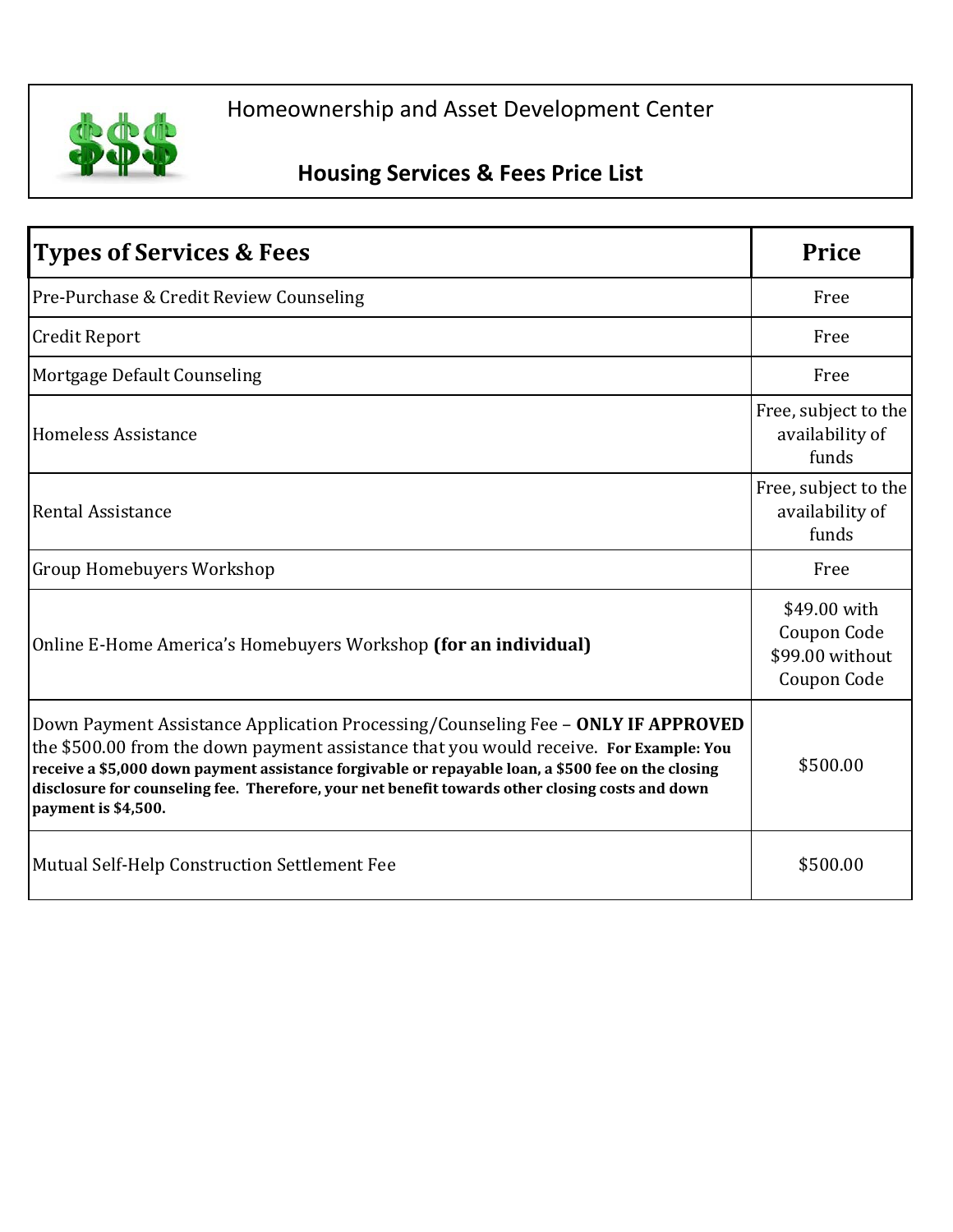[Most books and authors will tell you the rule of thumb on budgeting is to take a percentage of your income and it](http://www.thebudgetingtool.com/why-buy/)  [looks some](http://www.thebudgetingtool.com/why-buy/)thing like this:



### **HOUSING: Anything to do with SHELTER = 35%**

Rent; Mortgage, Utilities (Water, Gas, Heat, Electricity); Rent Insurance, House Insurance; Home Maintenance (not buying furniture, *actual* home repairs); Condo Fees

### **LIFE: Basically everything else = 25%**

Groceries; Cell phone; Telephone; Television; Internet; Eating out; Pet supplies; Furniture for the home; Medical needs (medicine or doctor/dentist visits); Clothing; Toiletries; Makeup; Gifts; Entertainment; Bank Fees; Holiday Spending

### **TRANSPORTATION: Expenses for how you get to where you're going = 15% - 20%**

Car payments; Public transportation; Gasoline; Maintenance for the car; Car insurance; Driver's License/Vehicle Registration Fees; Parking costs; Parking Tickets (don't get any!)

### **DEBT REPAYMENT: Money you are using to clear your debt = 15%**

Pay down your debt with the highest interest rate. Then take that money after that debt is gone and pay extra on the next debt, etc.

### **SAVINGS: Money you don't touch on a daily basis! = 10%**

Emergency funds; Retirement savings; Short-term savings like a travel fund.

Accuracy: These are just approximate estimates as used by "experts". Of course, every household is different and percentages will vary by income level and family size and other expenses not included here. This might also include tithing/charity contributions, for example. These percentages serve as a helpful guideline only. The best way to get the right budgeting percentages for your household is to track your expenses for 2 months to see exactly how much you are spending. Armed with this information, draw up your own percentages that are more precise for your unique family situation.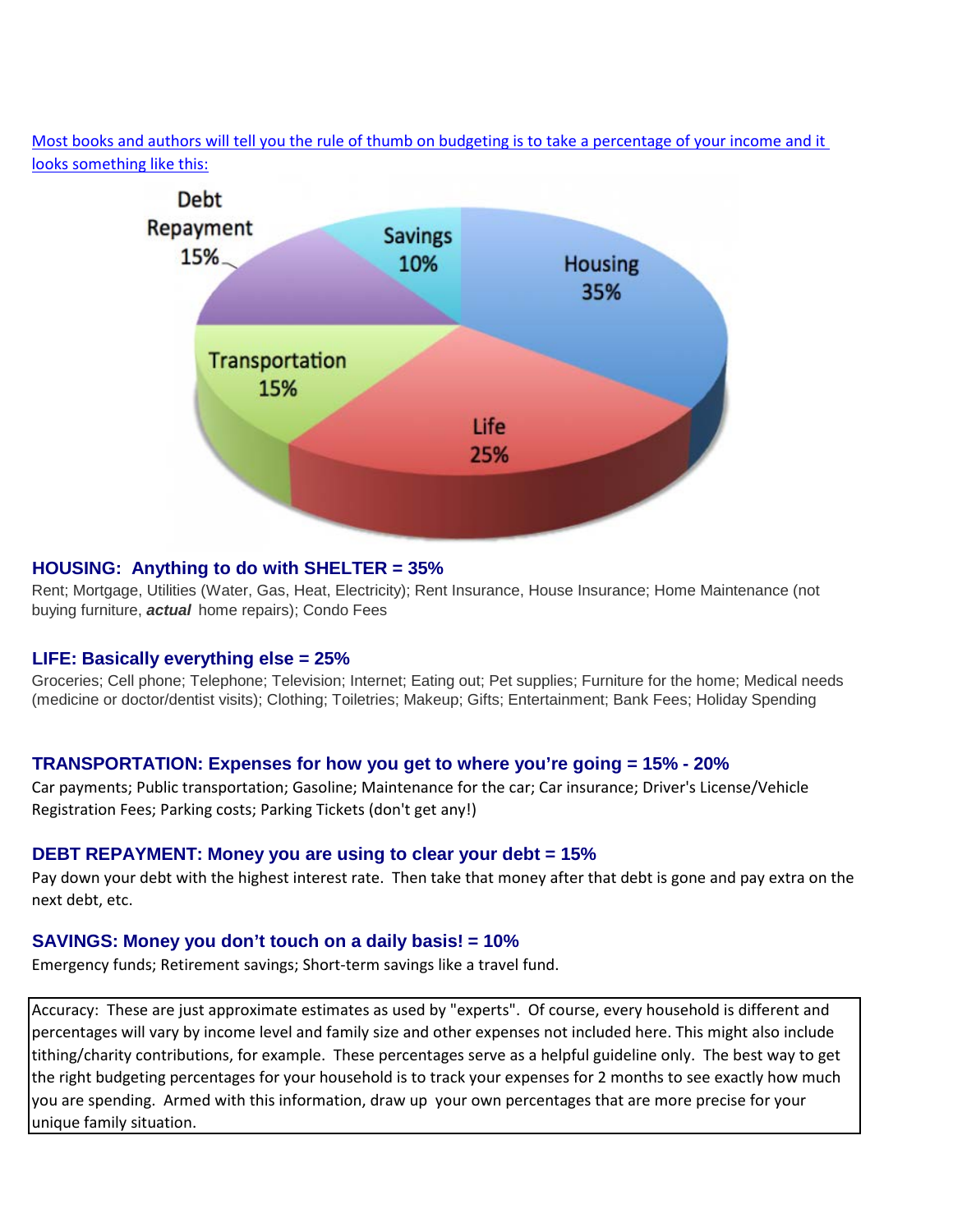

### **For Your Protection Get a Home Inspection**

### **You must make a choice on getting a Home Inspection. It is not done automatically.**

You have the right to examine carefully your potential new home with a professional home inspector. But a home inspection is not required by law, and will occur only in you ask for one and make the arrangements. You may schedule the inspection for before or after signing your contract. You may be able to negotiate with the seller to make the contract contingent on the results of the inspection. For this reason, it is usually in your best interest to conduct your home inspection as son as possible if you want one. In a home inspection, a professional home inspection takes an in-depth, unbiased look at your potential new home to:

- Evaluate the physical condition; structure, construction, and mechanical systems;
- $\boxtimes$  Identify items that need to be repaired and
- $\boxtimes$  Estimate the remaining useful life of the major systems, equipment, structure, and finishes.

### **The Appraisal is NOT a Home Inspection and does not replace an inspection.**

An appraisal estimates the market value of the home to protect the lender. An appraisal does not examine or evaluate the condition of the home to protect the homebuyer. An appraisal only makes sure that the home meets FHA and/or your lender's minimum property standards. A home inspection provides much more detail.

#### **FHA and Lenders may not Guarantee the Condition of your Potential New Home**

If you find problems with your new home after closing, neither FHA nor your lender may give or lend you money for repairs. Additionally, neither FHA nor your lender may buy the home back from you. Ask a qualified home inspector to inspect your potential new home and give you the information you need to make a wise decision.

### **Your Home Inspector may test for Radon, Health/Safety, and Energy Efficiency**

EPA, HUD and DOE recommend that houses be tested and inspected for radon, health and safety, and energy efficiency, respectively. Specific test are available to you. You may ask about tests with your home inspection, in addition to the structural and mechanical systems inspection. For more information: Radon - call 1-800-SOS-Radon; Health and Safety - see the HUD Healthy Homes Program at www.HUD.gov; Energy Efficiency - see the DOE Energy Star Program at www.energystar.gov.

### **Selecting a Trained Professional Home Inspector**

Seek referrals from friends, neighbors, other buyers, realtors, as well as local listings from licensing authorities and local advertisements. In addition, consult the American Society of Home Inspectors (ASHI) on the web at: www.ashi.org or by telephone at: 1-800-743-2744.

**I/We have read this document and understand that if I/we wish to get a home inspection, it is best to do so as soon as possible. The appraisal is not a home inspection. I/we will make a voluntary choice whether to get a home inspection. A home inspection will be done only if I/we ask for one and schedule it. Your lender may not perform a home inspection and neither FHA nor your lender may guarantee the condition of the home. Health and safety tests can by included in the home inspection if I/we choose.** 

Public reporting burden for this collection is estimated at a average of 30 minutes to review the inspections, find the information, and complete this form. This agency cannot conduct or sponsor a collection of information unless a valid OMB number is displayed. You are not required to respond to a collection of information if this number is not displayed. Valid OMB numbers can by located on the OMB Internet page at http://www.whitehouse.gov/library/OMBINVC.html - HUD if desired you can you can call 1-800-827-1000 to get information on where to send comments or suggestions about this form.



HUD-92564-CN (expiration)